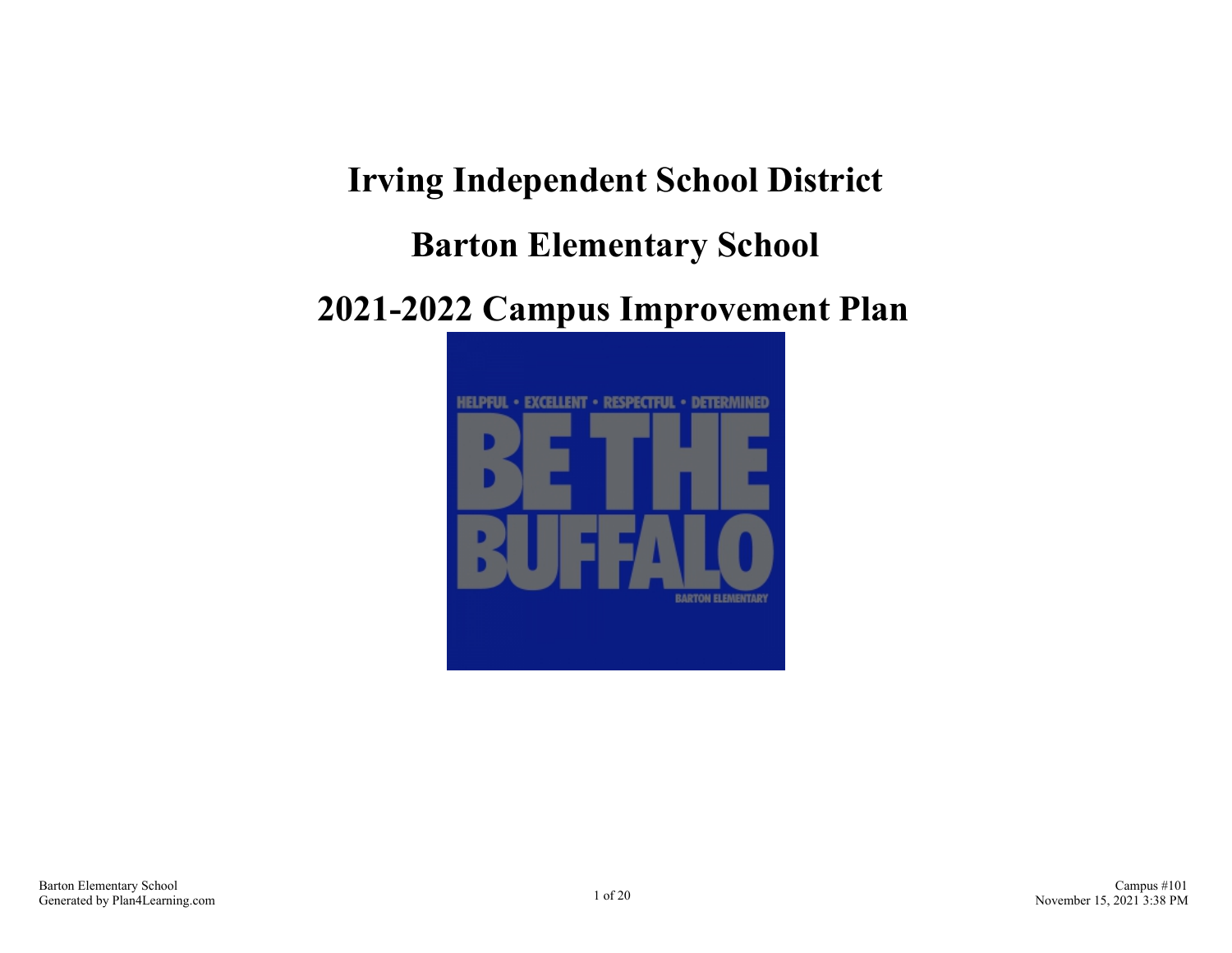### **Mission Statement**

At Barton Elementary School we are committed to the success of all students by providing high quality instruction accomplished through a supportive and collaborative community.

### **Vision**

All students will achieve their full potential at Barton Elementary School.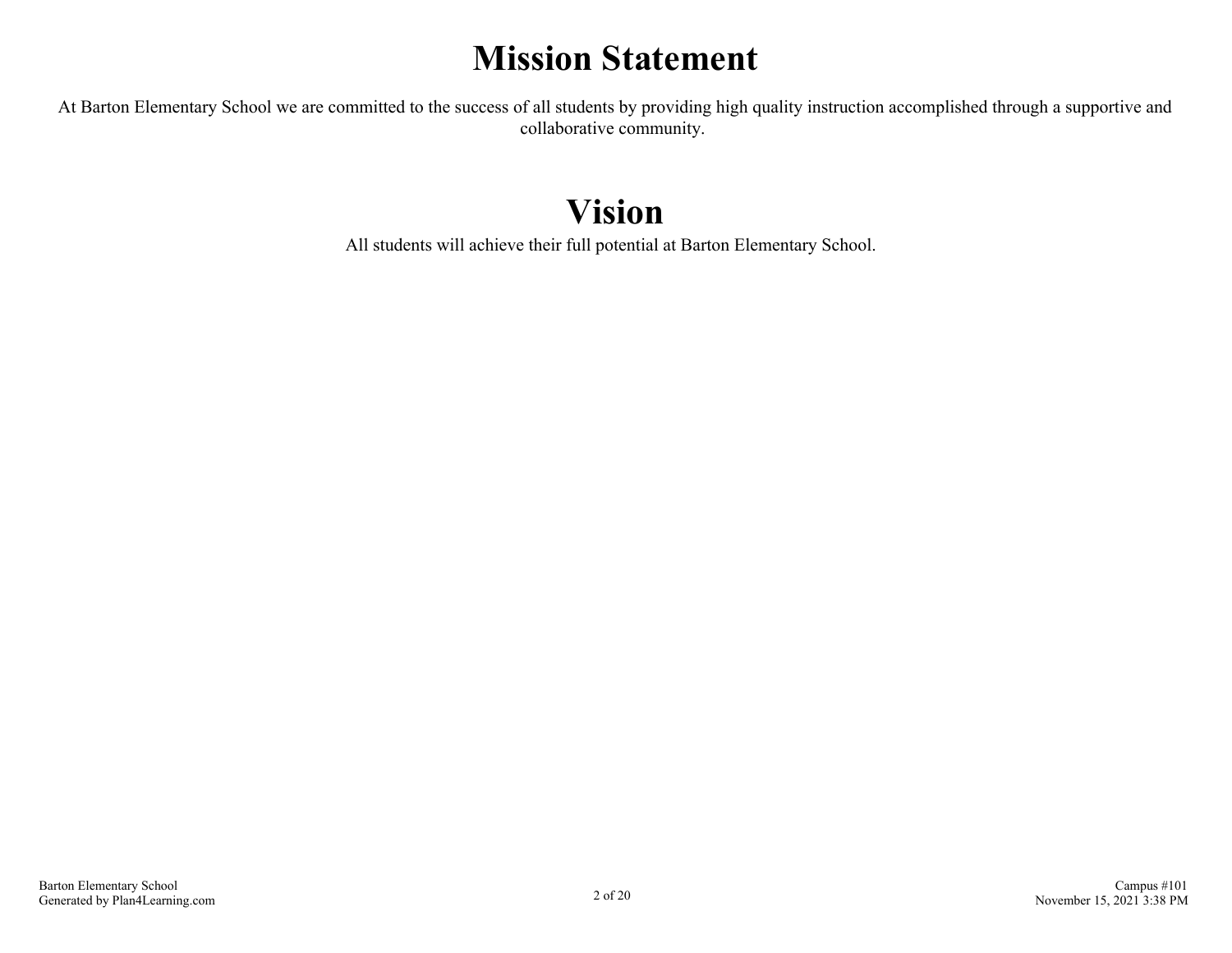### **Table of Contents**

| Comprehensive Needs Assessment                                                                                                                                         | 4  |
|------------------------------------------------------------------------------------------------------------------------------------------------------------------------|----|
|                                                                                                                                                                        |    |
| <b>Student Achievement</b>                                                                                                                                             |    |
| <b>Priority Problem Statements</b>                                                                                                                                     |    |
| Comprehensive Needs Assessment Data Documentation                                                                                                                      | 6  |
| Goals                                                                                                                                                                  | 9  |
| Goal 1: Goal: In Irving ISD, we will increase the percentage of 3rd grade students who score at meets grade level or above on STAAR Reading from 26.7% to 39% by 2024. | 10 |
| Goal 2: Goal: In Irving ISD we will increase the percentage of 3rd grade students who score at meets grade level or above on STAAR Math from 20.4% to 49% by 2024.     | 13 |
| Goal 3: Goal: In Irving ISD, we will increase overall CCMR Meets from 60% to 75% by 2024.                                                                              | 15 |
| Goal 4: In Irving ISD, we will increase parent and community engagement in the city of Irving.                                                                         | 17 |
| Goal 5: In Irving ISD, we will provide state-of-the-art facilities that rethinks the present design of education for all students.                                     | 18 |
| <b>Addendums</b>                                                                                                                                                       | 19 |
|                                                                                                                                                                        |    |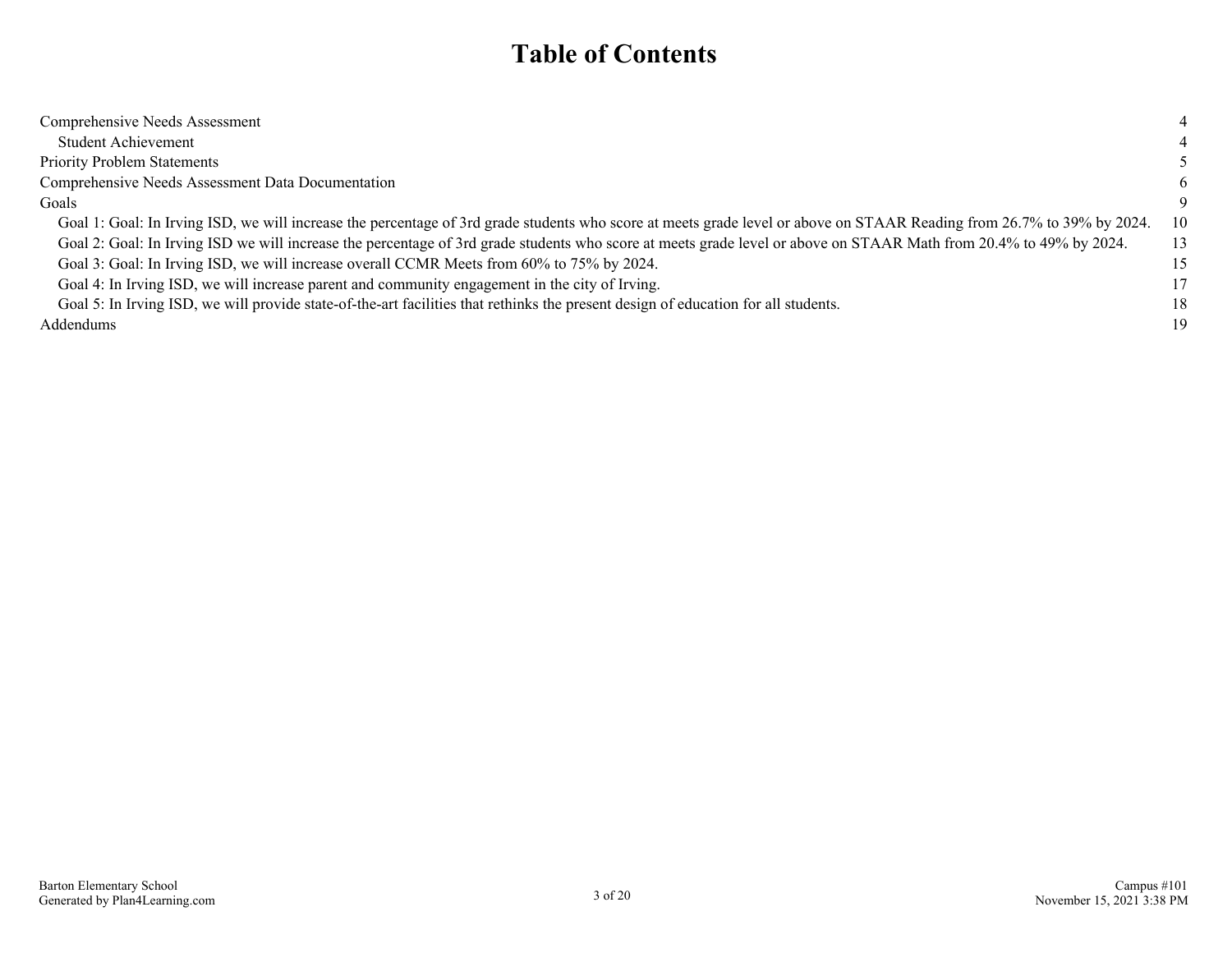### **Comprehensive Needs Assessment**

### <span id="page-3-0"></span>**Student Achievement**

**Student Achievement Summary**

2018-2019

Domain 1: 70

Domain 2A: 90

Domian 2B: 75

Domain 3: 77

Reading Results: 3rd- 31% (Meets), 64% (Approaches) 4th- 26% (Meets), 60% (Approaches) 5th- 37% (Meets), 74% (Approaches)

Math Results: 3rd- 39% (Meets), 64% (Approaches) 4th- 35% (Meets), 66% (Approaches) 5th- 56% (Meets), 80% (Approaches)

Writing Results: 4th- 17% (Meets), 48% (Approaches)

Science Results: 5th- 43% (Meets), 75 % (Approaches)

2017-2018

Domain 1: 58

Domain 2A: 67

Domian 2B: 59

Domain 3: 65

Reading Results: 3rd 56.2%, 4th 54.13%, 5th 74.2%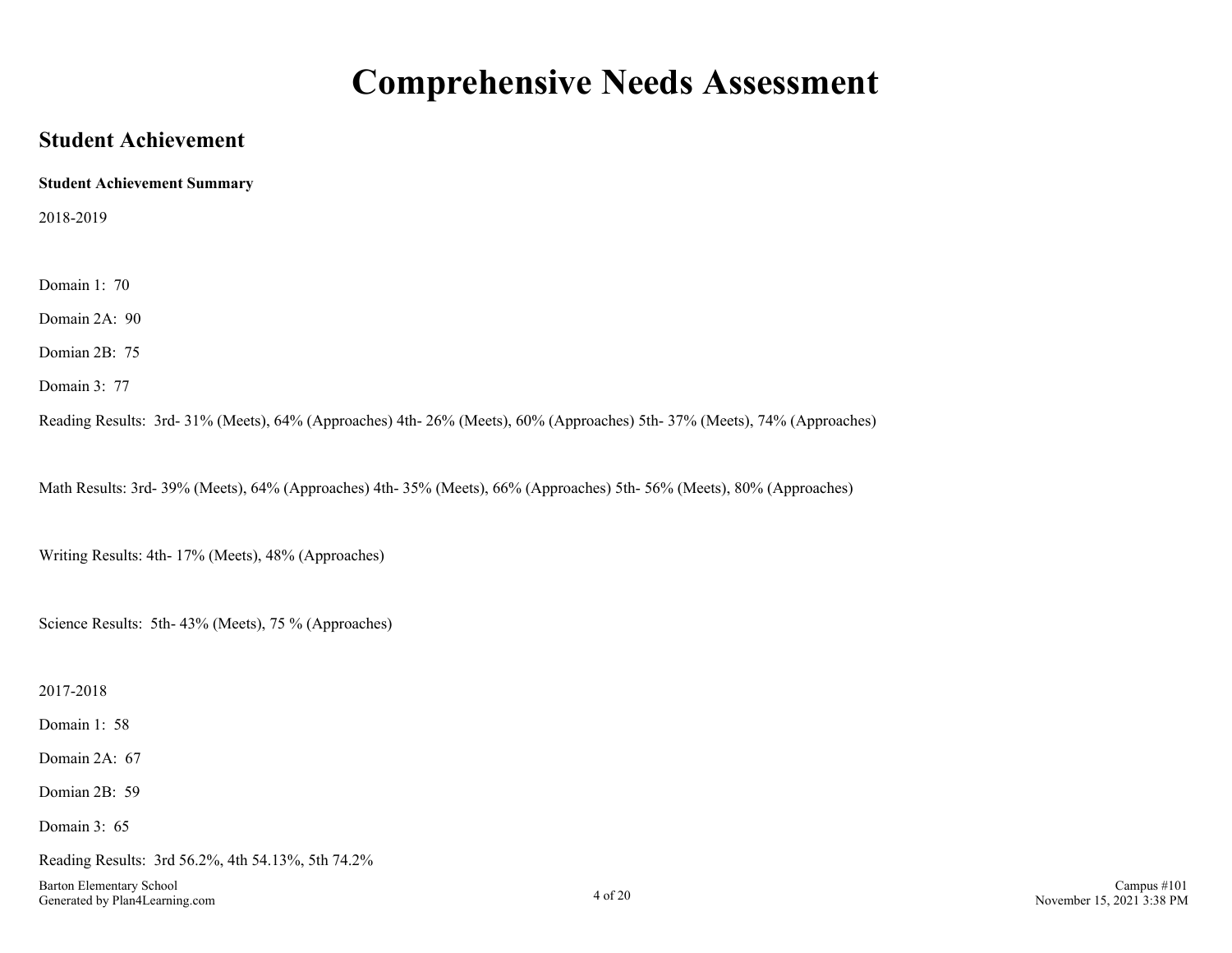Math Results: 3rd 52.89%, 4th 66.06%, 5th 74.8%

Writing Results: 48%

Science Results: 58%

#### **Student Achievement Strengths**

Barton earned a B rating with an overall average of 86 as rated by TEA. Barton was among the highest scaled scores for Academic Growth out of the state comparison groups. We earned one distinction for Top 25% Comparative Academic Growth. Over the last two years Barton has seen double digit gains in STAAR pass rates in nearly all subject areas and tested grade levels. Combined 3rd-5th pass rates for all assessments is up 12 percentage points from 58% to 70%.

#### **Problem Statements Identifying Student Achievement Needs**

**Problem Statement 1:** Reading scores have consistently climbed for the last two years and are above district average, but we need to improve the number of readers at Meets expectations. **Root Cause:** Inconsistent planning, alignment, and accountability in K-2 ELAR instruction.

**Problem Statement 2:** Math scores showed improvement and significant growth, but fall below district average. **Root Cause:** Inconsistent rigor in stations and small group instruction during math.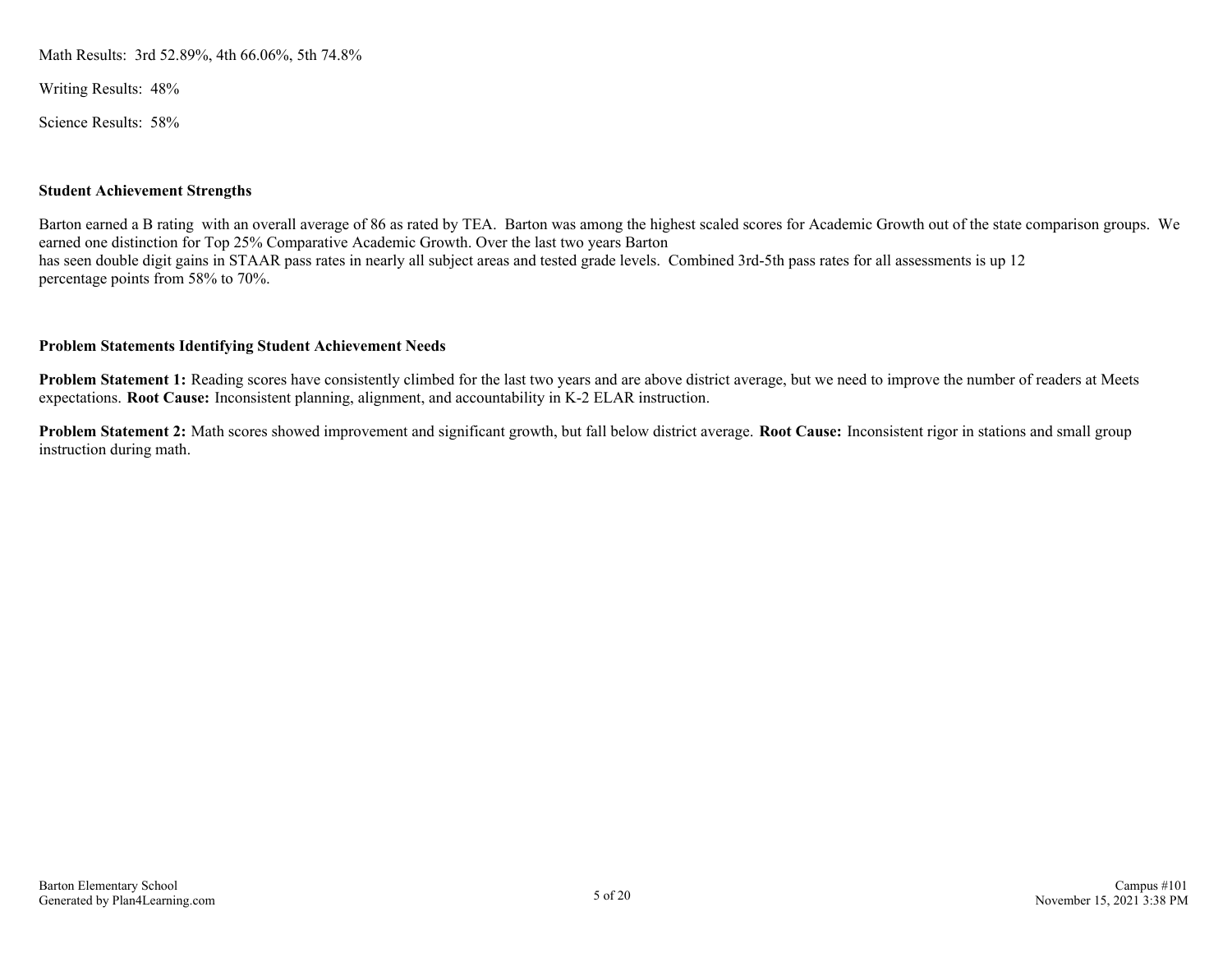<span id="page-5-0"></span>**Priority Problem Statements**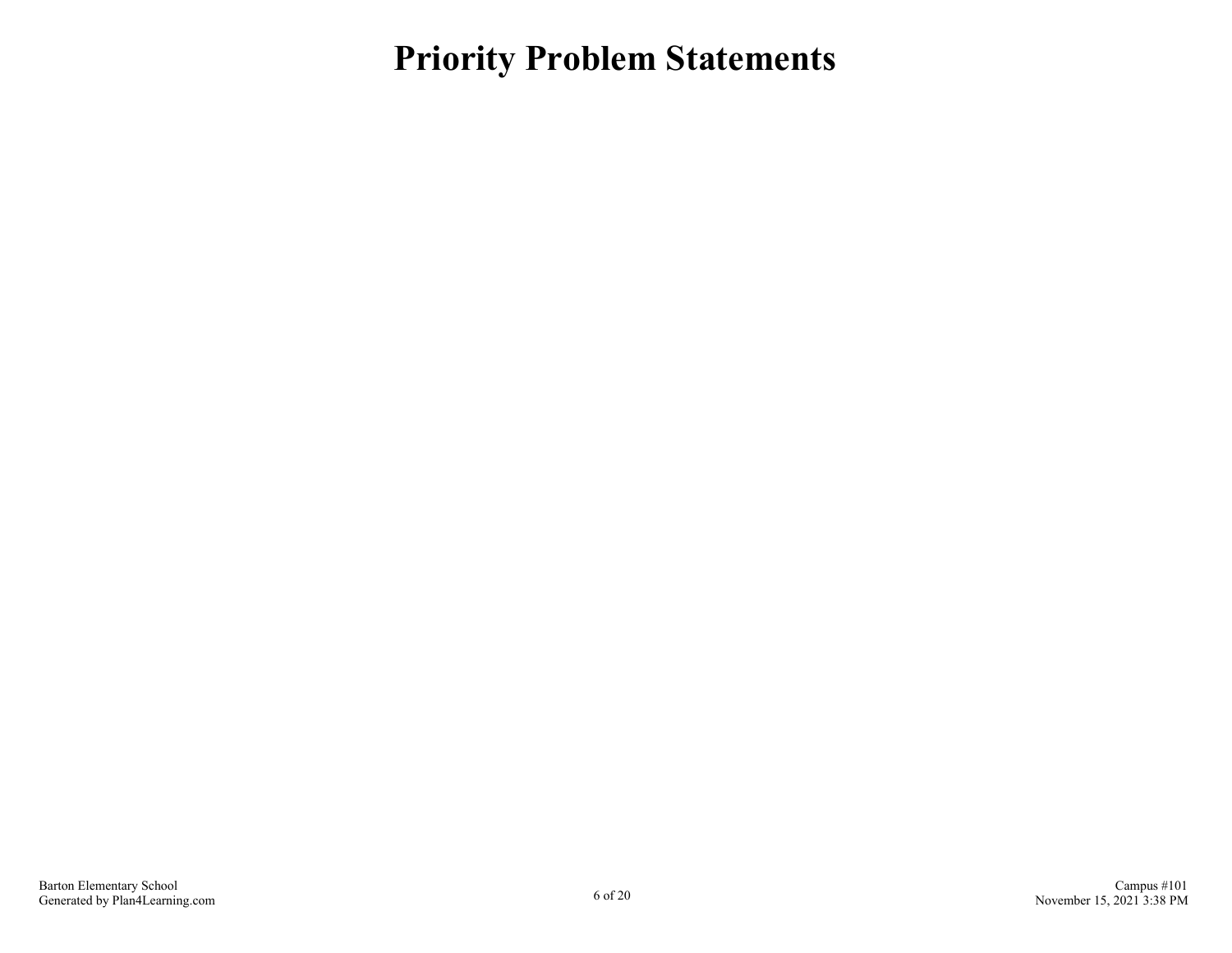# **Comprehensive Needs Assessment Data Documentation**

<span id="page-6-0"></span>The following data were used to verify the comprehensive needs assessment analysis:

#### **Improvement Planning Data**

- District goals
- Campus goals
- HB3 Reading and math goals for PreK-3
- HB3 CCMR goals
- Performance Objectives with summative review (prior year)
- Campus/District improvement plans (current and prior years)
- State and federal planning requirements
- Covid-19 Factors and/or waivers

#### **Accountability Data**

- Texas Academic Performance Report (TAPR) data
- Student Achievement Domain
- Student Progress Domain
- Closing the Gaps Domain
- Effective Schools Framework data
- Comprehensive, Targeted, and/or Additional Targeted Support Identification data
- Accountability Distinction Designations
- Federal Report Card Data
- Alternative Education Accountability (AEA) data
- Local Accountability Systems (LAS) data
- Community Based Accountability System (CBAS)

#### **Student Data: Assessments**

- State and federally required assessment information
- (STAAR) current and longitudinal results, including all versions
- STAAR released test questions
- STAAR EL progress measure data
- Texas English Language Proficiency Assessment System (TELPAS) and TELPAS Alternate results
- Student Success Initiative (SSI) data for Grades 5 and 8
- Student failure and/or retention rates
- Local benchmark or common assessments data
- Running Records results
- Observation Survey results
- Texas approved PreK 2nd grade assessment data

#### **Student Data: Student Groups**

- Race and ethnicity data, including number of students, academic achievement, discipline, attendance, and progress
- Special programs data, including number of students, academic achievement, discipline, attendance, and progress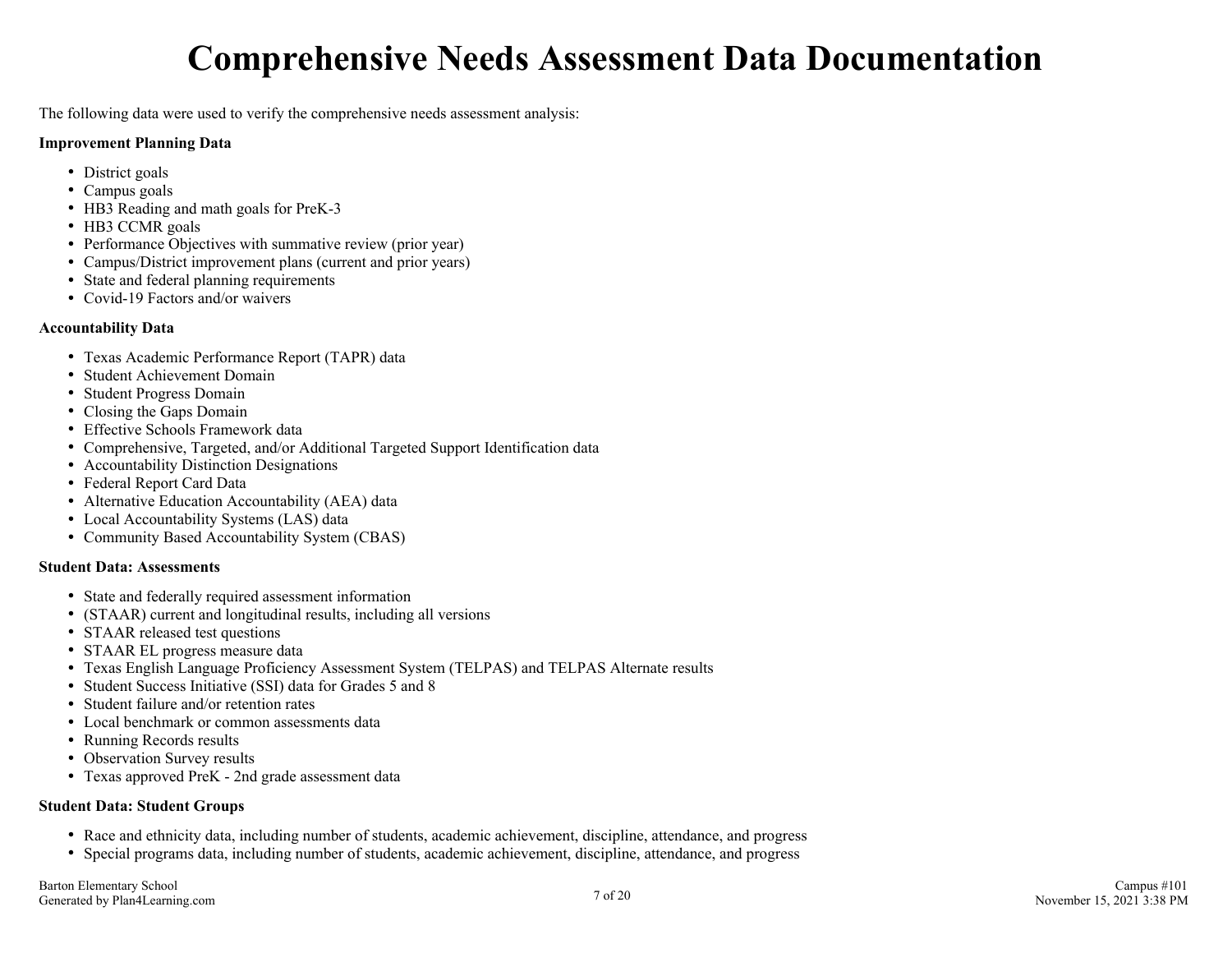- Economically Disadvantaged / Non-economically disadvantaged performance, progress, and participation data
- Male / Female performance, progress, and participation data
- Special education/non-special education population including discipline, progress and participation data
- Migrant/non-migrant population including performance, progress, discipline, attendance and mobility data
- At-risk/non-at-risk population including performance, progress, discipline, attendance, and mobility data
- EL/non-EL or LEP data, including academic achievement, progress, support and accommodation needs, race, ethnicity, gender, etc.
- Career and Technical Education (CTE) data, including coherent sequence coursework, program growth and student achievement by race, ethnicity, gender, etc.
- Section 504 data
- Homeless data
- Gifted and talented data
- Dyslexia Data
- Response to Intervention (RtI) student achievement data

#### **Student Data: Behavior and Other Indicators**

- Completion rates and/or graduation rates data
- Annual dropout rate data
- Attendance data
- Mobility rate, including longitudinal data
- Discipline records
- Student surveys and/or other feedback
- Class size averages by grade and subject
- School safety data

#### **Employee Data**

- Professional learning communities (PLC) data
- Staff surveys and/or other feedback
- Teacher/Student Ratio
- State certified and high quality staff data
- Campus leadership data
- Campus department and/or faculty meeting discussions and data
- Professional development needs assessment data
- Evaluation(s) of professional development implementation and impact
- Equity data
- TTESS data
- T-PESS data

#### **Parent/Community Data**

- Parent surveys and/or other feedback
- Parent engagement rate
- Community surveys and/or other feedback

#### **Support Systems and Other Data**

- Organizational structure data
- Processes and procedures for teaching and learning, including program implementation
- Communications data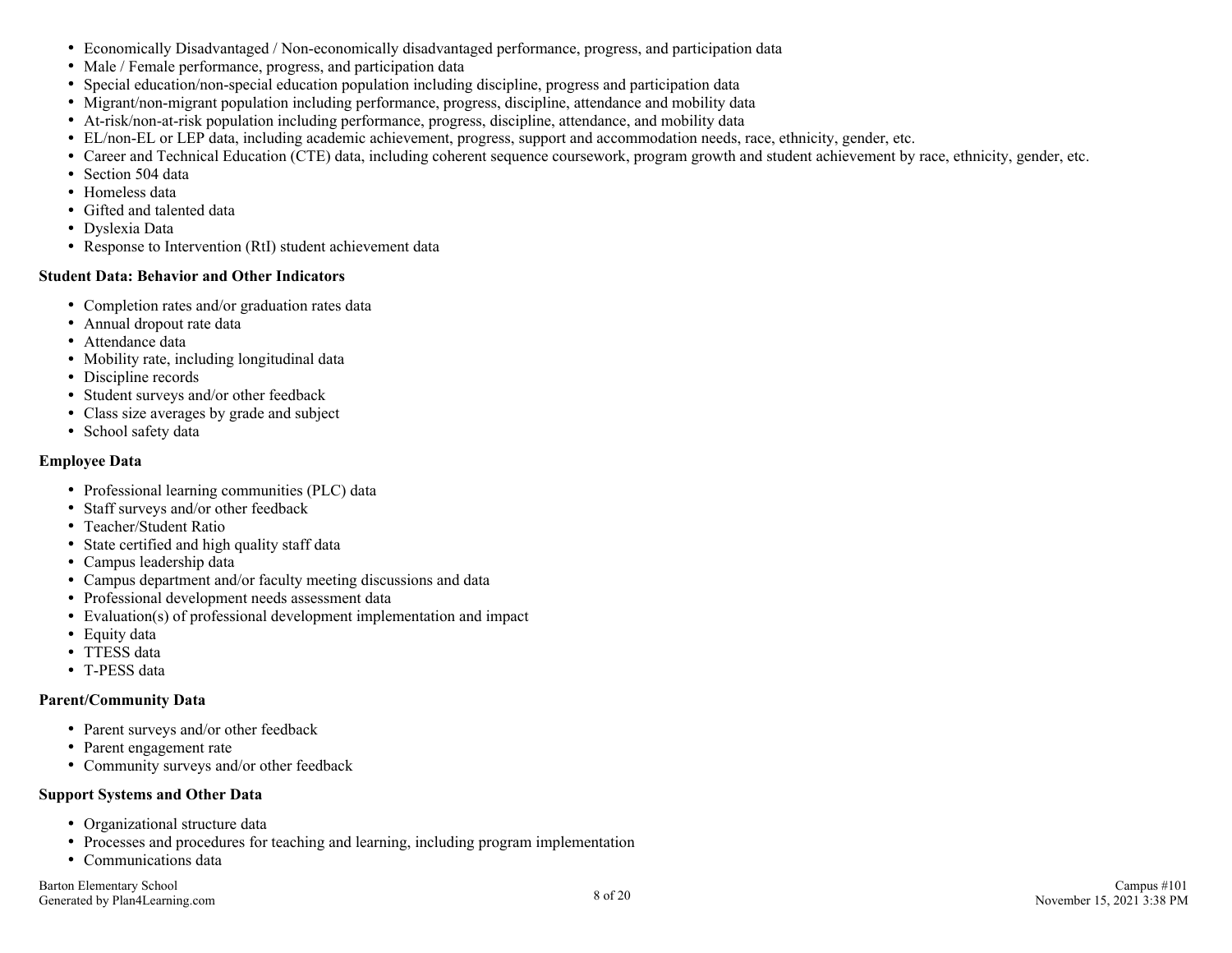- Capacity and resources data
- Budgets/entitlements and expenditures data
- Study of best practices
- Action research results
- Other additional data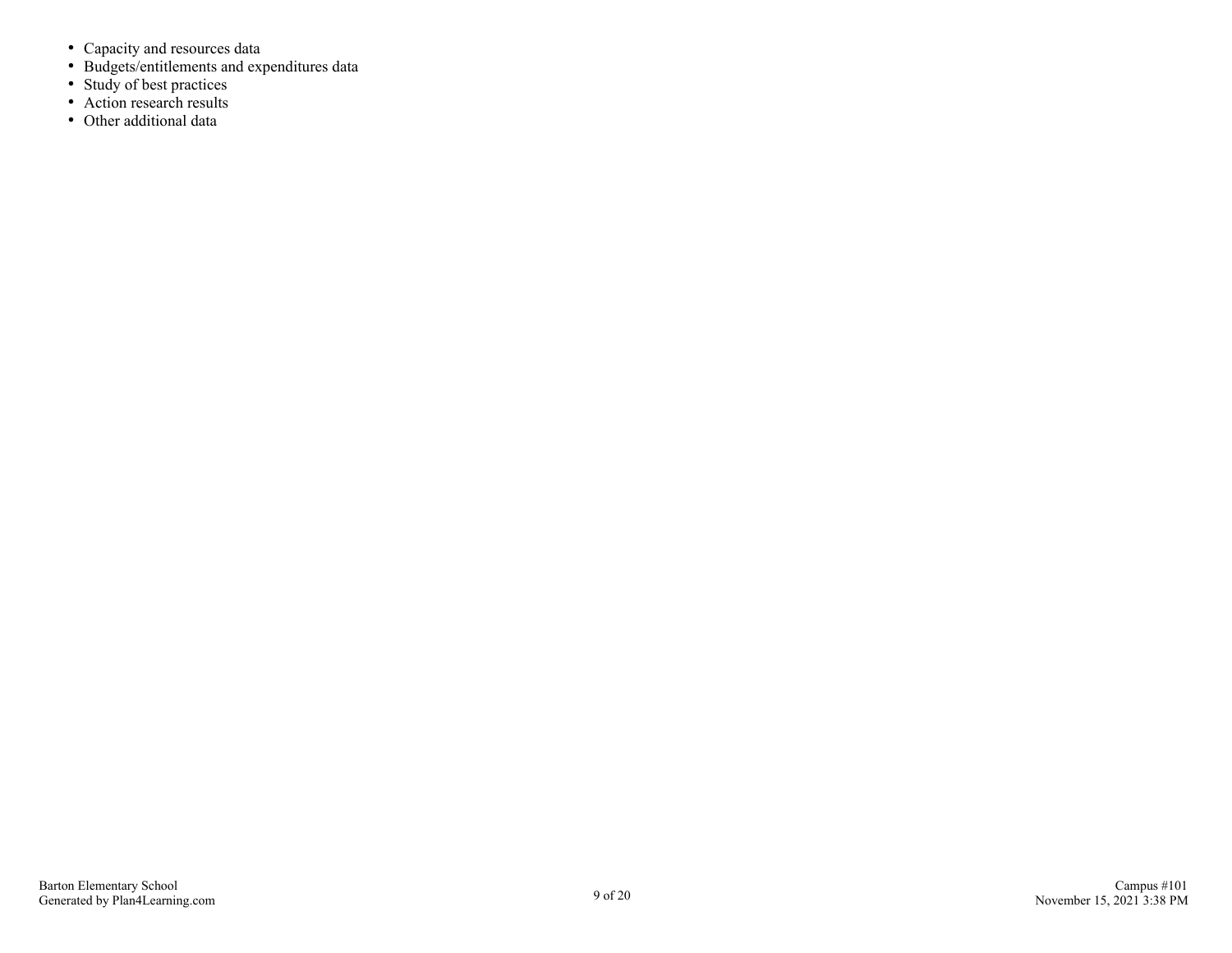# **Goals**

<span id="page-9-0"></span>Goal 1: Goal: In Irving ISD, we will increase the percentage of 3rd grade students who score at meets grade level or above on STAAR Reading from 26.7% to 39% by 2024.

**Performance Objective 1:** Increase the percentage of PK students who are Proficient on all 5 (English/Spanish combined) Circle indicators by at least 10% by May 2022. Indicators: Rapid Letter Naming, Rapid Vocabulary, Math, Social-Emotional , Early Writing Skills

**Evaluation Data Sources:** Circle Data

| <b>Strategy 1 Details</b>                                                                                                                                                          | <b>Reviews</b> |                  |     |      |
|------------------------------------------------------------------------------------------------------------------------------------------------------------------------------------|----------------|------------------|-----|------|
| <b>Strategy 1:</b> Teachers will conduct small group instruction with student daily using a pre-emergent/emergent reading model.                                                   |                | <b>Formative</b> |     |      |
| Strategy's Expected Result/Impact: Students will increase English/Spanish proficiency by practicing their<br>reading skills daily in pre-k guided reading groups with the teacher. | Nov            | Feb              | Apr | June |
| Staff Responsible for Monitoring: Academic specialists, interventionists, Administration, teachers.                                                                                | 10%            |                  |     |      |
| TEA Priorities: Build a foundation of reading and math - ESF Levers: Lever 4: High-Quality Curriculum                                                                              |                |                  |     |      |
| Accomplished<br>Continue/Modify<br>No Progress<br>1009                                                                                                                             | Discontinue    |                  |     |      |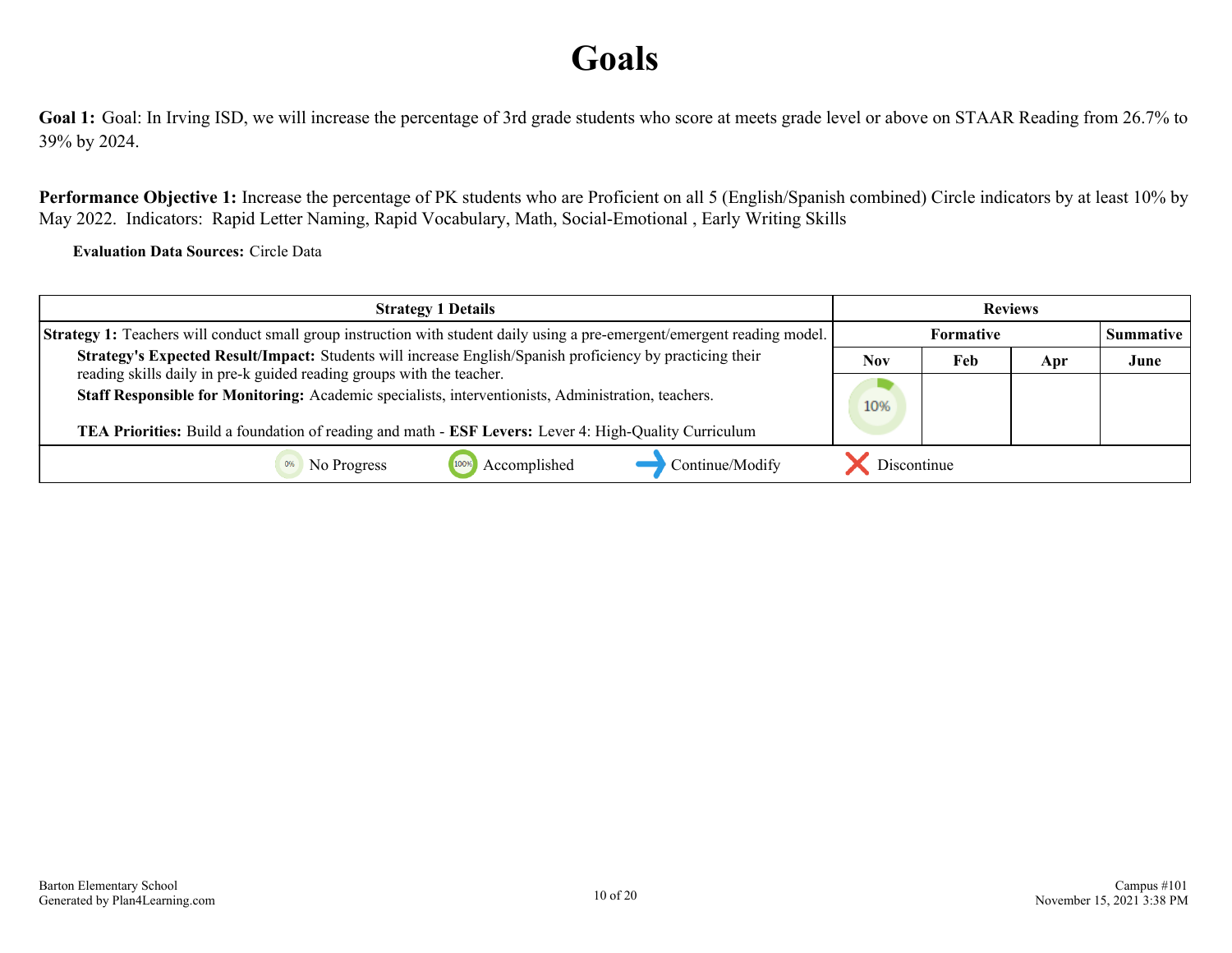Goal 1: Goal: In Irving ISD, we will increase the percentage of 3rd grade students who score at meets grade level or above on STAAR Reading from 26.7% to 39% by 2024.

**Performance Objective 2:** Increase the percentage of PK students who are Proficient in Phonological Awareness in the Circle assessment (English/Spanish combined from 71% to 81% by May 2022.

| <b>Strategy 1 Details</b>                                                                                                                                                                                                                             | <b>Reviews</b> |                  |                |                  |
|-------------------------------------------------------------------------------------------------------------------------------------------------------------------------------------------------------------------------------------------------------|----------------|------------------|----------------|------------------|
| Strategy 1: Use CIRCLE Progress Monitoring to support and help our PK teachers to quickly assess and focus on lessons                                                                                                                                 | Formative      |                  |                | <b>Summative</b> |
| that target their students' phonological skills.                                                                                                                                                                                                      | <b>Nov</b>     | Feb              | Apr            | June             |
| Strategy's Expected Result/Impact: Phonological awareness will increase due to focus/targeted interventions<br>and lessons.                                                                                                                           |                |                  |                |                  |
| Staff Responsible for Monitoring: PK teachers, paraprofessionals, and CIRCLE assessment lead                                                                                                                                                          | 10%            |                  |                |                  |
| <b>TEA Priorities:</b> Build a foundation of reading and math - <b>ESF Levers:</b> Lever 4: High-Quality Curriculum,<br>Lever 5: Effective Instruction                                                                                                |                |                  |                |                  |
|                                                                                                                                                                                                                                                       |                |                  |                |                  |
| <b>Strategy 2 Details</b>                                                                                                                                                                                                                             |                |                  | <b>Reviews</b> |                  |
| <b>Strategy 2:</b> Teachers will follow the district's state-standard aligned Pre-K curriculum for Tier I instruction.                                                                                                                                |                | <b>Formative</b> |                | Summative        |
| Strategy's Expected Result/Impact: Students will increase phonological awareness.                                                                                                                                                                     | <b>Nov</b>     | Feb              | Apr            | June             |
| Staff Responsible for Monitoring: academic specialist, admin teachers.<br>Title I Schoolwide Elements: 2.4 - TEA Priorities: Build a foundation of reading and math - ESF Levers:<br>Lever 4: High-Quality Curriculum, Lever 5: Effective Instruction | 15%            |                  |                |                  |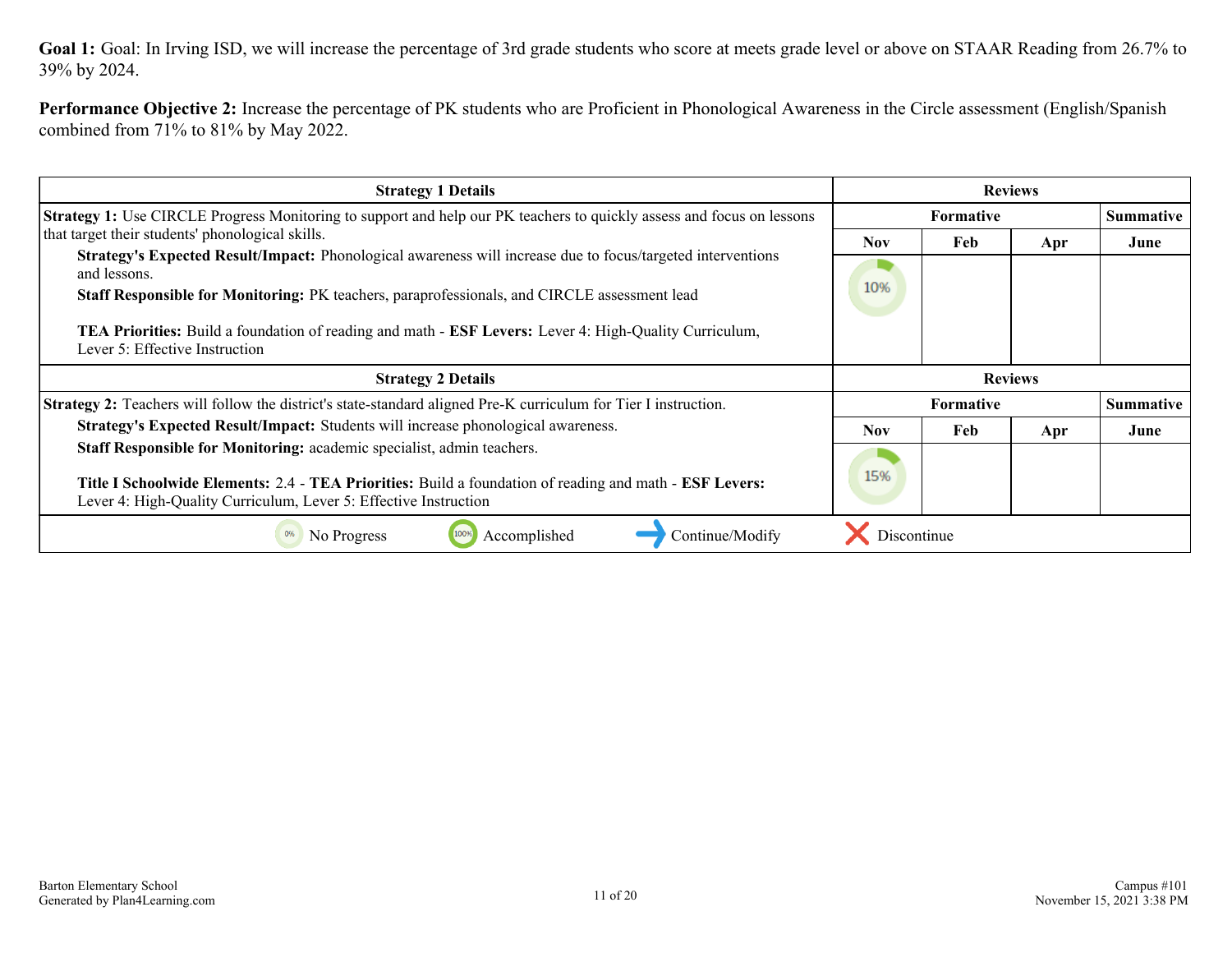Goal 1: Goal: In Irving ISD, we will increase the percentage of 3rd grade students who score at meets grade level or above on STAAR Reading from 26.7% to 39% by 2024.

**Performance Objective 3:** The percent of Kinder students "on track" by mCLASS will increase from 29% to 60% by June 2022. The percent of First grade students "on track" on mCLASS will increase from 25% to 52% by June 2022. The percent of Second grade students "on track" on mCLASS will increase from 27% to 60% by June 2022.

**Evaluation Data Sources:** mCLASS

| <b>Strategy 1 Details</b>                                                                                                                                                                                                                                                                                                                                                                                                     | <b>Reviews</b> |                  |     |                  |
|-------------------------------------------------------------------------------------------------------------------------------------------------------------------------------------------------------------------------------------------------------------------------------------------------------------------------------------------------------------------------------------------------------------------------------|----------------|------------------|-----|------------------|
| Strategy 1: Utilize mCLASS data to make effective, research-based lessons for every student. The blended instruction will                                                                                                                                                                                                                                                                                                     |                | <b>Formative</b> |     | <b>Summative</b> |
| help teachers make effective, research-based instruction a reality of every student in your class.                                                                                                                                                                                                                                                                                                                            | <b>Nov</b>     | Feb              | Apr | June             |
| Strategy's Expected Result/Impact: Personalized instruction paths will close instructional gaps that will<br>increase the percentage of students who meet or exceed expectations.<br>Staff Responsible for Monitoring: Classroom teachers, interventionists, inclusion paraprofessionals, and m<br>CLASS coordinators.<br>TEA Priorities: Build a foundation of reading and math - ESF Levers: Lever 5: Effective Instruction | 10%            |                  |     |                  |
| Accomplished<br>Continue/Modify<br>No Progress                                                                                                                                                                                                                                                                                                                                                                                | Discontinue    |                  |     |                  |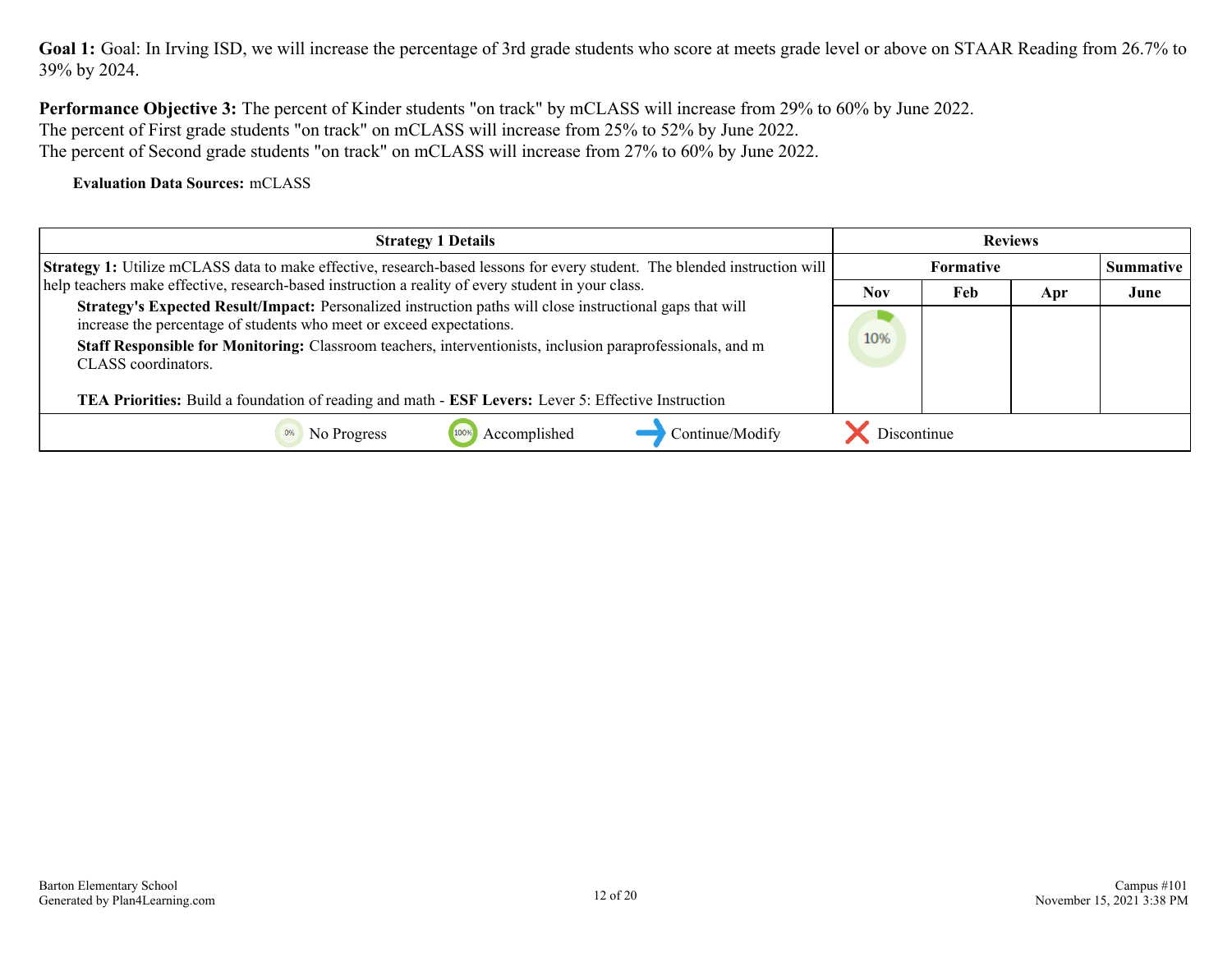Goal 1: Goal: In Irving ISD, we will increase the percentage of 3rd grade students who score at meets grade level or above on STAAR Reading from 26.7% to 39% by 2024.

**Performance Objective 4:** Increase the percentage of 3rd-5th grade students who Meet or Exceed expected growth on Reading MAP Growth (English/Spanish combined) from 17% to 25% by May 2022.

| <b>Strategy 1 Details</b>                                                                                                                                                                   | <b>Reviews</b>   |     |     |                  |
|---------------------------------------------------------------------------------------------------------------------------------------------------------------------------------------------|------------------|-----|-----|------------------|
| <b>Strategy 1:</b> Teachers will conduct guided reading lessons in small groups (4-5) with students at least 30 minutes daily.                                                              | <b>Formative</b> |     |     | <b>Summative</b> |
| Strategy's Expected Result/Impact: increase in reading fluency and comprehension.                                                                                                           | <b>Nov</b>       | Feb | Apr | June             |
| Staff Responsible for Monitoring: academic specialist, interventionist, administration, teachers                                                                                            |                  |     |     |                  |
| Title I Schoolwide Elements: 2.4 - TEA Priorities: Build a foundation of reading and math - ESF Levers:<br>Lever 1: Strong School Leadership and Planning, Lever 4: High-Quality Curriculum | 15%              |     |     |                  |
| <b>Strategy 2 Details</b>                                                                                                                                                                   | <b>Reviews</b>   |     |     |                  |
| Strategy 2: Deliver effective reading (Tier I) instruction by addressing all components of the reading block daily.                                                                         | <b>Formative</b> |     |     | <b>Summative</b> |
| Strategy's Expected Result/Impact: increased reading levels and comprehension, increased MAP scores.                                                                                        | <b>Nov</b>       | Feb | Apr | June             |
| Staff Responsible for Monitoring: Academic specialists, interventionists, admin, teachers                                                                                                   |                  |     |     |                  |
| Title I Schoolwide Elements: 2.4, 2.6 - TEA Priorities: Build a foundation of reading and math - ESF Levers:<br>Lever 4: High-Quality Curriculum, Lever 5: Effective Instruction            | 10%              |     |     |                  |
| Accomplished<br>Continue/Modify<br>100%<br>No Progress                                                                                                                                      | Discontinue      |     |     |                  |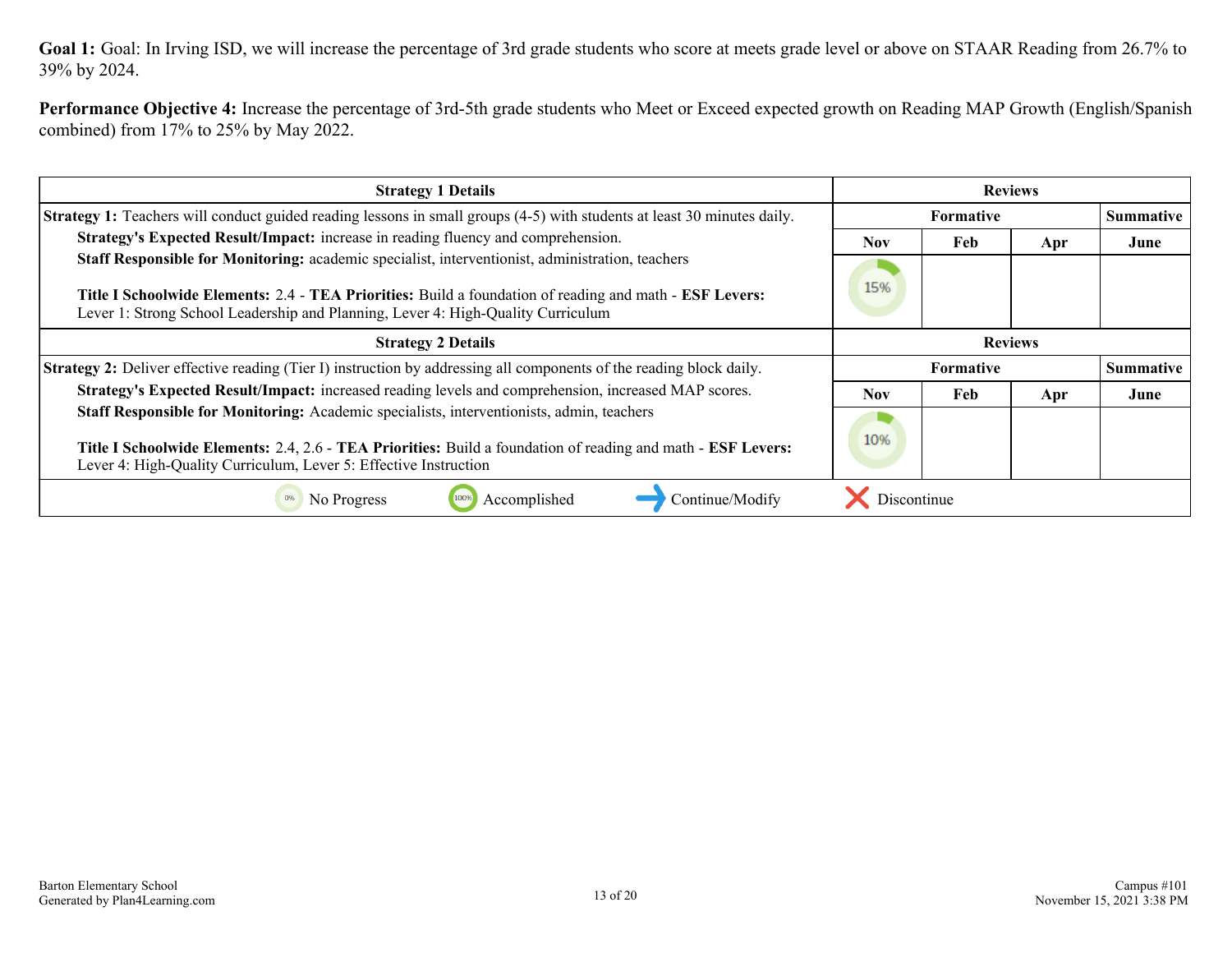<span id="page-13-0"></span>**Goal 2:** Goal: In Irving ISD we will increase the percentage of 3rd grade students who score at meets grade level or above on STAAR Math from 20.4% to 49% by 2024.

**Performance Objective 1:** Increase the percentage of Kindergarten-Grade 2 students who Meet or Exceed expected growth on Math MAP Growth (English/Spanish combined) from 15% to 23% by May 2022.

**HB3 Goal**

**Evaluation Data Sources:** MAP

| <b>Strategy 1 Details</b>                                                                                                                                | <b>Reviews</b>   |                  |     |                  |
|----------------------------------------------------------------------------------------------------------------------------------------------------------|------------------|------------------|-----|------------------|
| <b>Strategy 1:</b> Teachers will conduct math groups with each student at least 3 times a week.                                                          | <b>Formative</b> |                  |     | <b>Summative</b> |
| Strategy's Expected Result/Impact: Increase math MAP scores and increased Math growth, increased scores                                                  | <b>Nov</b>       | Feb              | Apr | June             |
| on DCA's and math performance.<br>Staff Responsible for Monitoring: admin, teachers, specialists                                                         |                  |                  |     |                  |
|                                                                                                                                                          | 10%              |                  |     |                  |
| Title I Schoolwide Elements: 2.4, 3.2 - TEA Priorities: Build a foundation of reading and math - ESF Levers:                                             |                  |                  |     |                  |
| Lever 4: High-Quality Curriculum, Lever 5: Effective Instruction                                                                                         |                  |                  |     |                  |
| <b>Strategy 2 Details</b>                                                                                                                                | <b>Reviews</b>   |                  |     |                  |
| <b>Strategy 2:</b> Teacher will meet once a week with their PLC to analyze CFA data and come up with a plan on how and when                              |                  | <b>Formative</b> |     | <b>Summative</b> |
| to reteach.                                                                                                                                              | <b>Nov</b>       | Feb              | Apr | June             |
| Strategy's Expected Result/Impact: increased MAP scores and increased Math growth, increased scores on<br>DCA's and math performance.                    |                  |                  |     |                  |
| <b>Staff Responsible for Monitoring: Administrators, teachers, specialists</b>                                                                           | 10%              |                  |     |                  |
|                                                                                                                                                          |                  |                  |     |                  |
| Title I Schoolwide Elements: 2.4, 3.2 - TEA Priorities:                                                                                                  |                  |                  |     |                  |
| Build a foundation of reading and math, Improve low-performing schools - ESF Levers: Lever 4: High-Quality<br>Curriculum, Lever 5: Effective Instruction |                  |                  |     |                  |
| Continue/Modify<br>Accomplished<br>No Progress                                                                                                           | Discontinue      |                  |     |                  |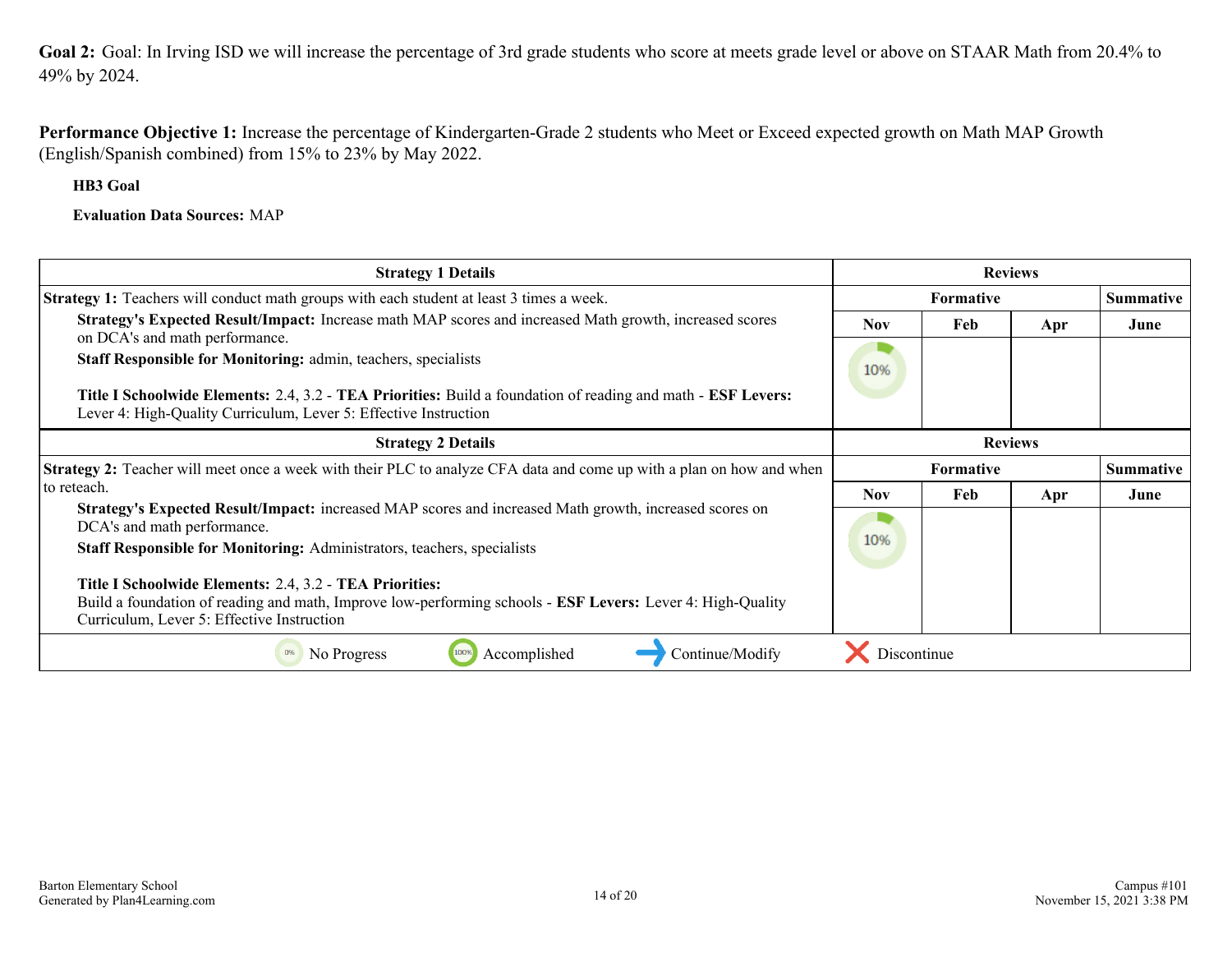**Goal 2:** Goal: In Irving ISD we will increase the percentage of 3rd grade students who score at meets grade level or above on STAAR Math from 20.4% to 49% by 2024.

**Performance Objective 2:** Increase the percentage of 3rd-5th grade students who Meet or Exceed expected growth on Math MAP Growth (English/Spanish combined) from 15% to 23% by May 2022.

**Targeted or ESF High Priority**

**Evaluation Data Sources:** MAP

| <b>Strategy 1 Details</b>                                                                                                                 | <b>Reviews</b>   |     |     |                  |
|-------------------------------------------------------------------------------------------------------------------------------------------|------------------|-----|-----|------------------|
| <b>Strategy 1:</b> Teachers will conduct math groups with each student at least 3 times a week.                                           | <b>Formative</b> |     |     | <b>Summative</b> |
| Strategy's Expected Result/Impact: increased math MAP scores and increased Math growth, increased scores                                  | Nov              | Feb | Apr | June             |
| on DCA's and math performance.<br>Staff Responsible for Monitoring: admin, specialists, teachers                                          | 15%              |     |     |                  |
| Title I Schoolwide Elements: 3.2 - TEA Priorities: Build a foundation of reading and math - ESF Levers:<br>Lever 5: Effective Instruction |                  |     |     |                  |
| Continue/Modify<br>Accomplished<br>No Progress                                                                                            | Discontinue      |     |     |                  |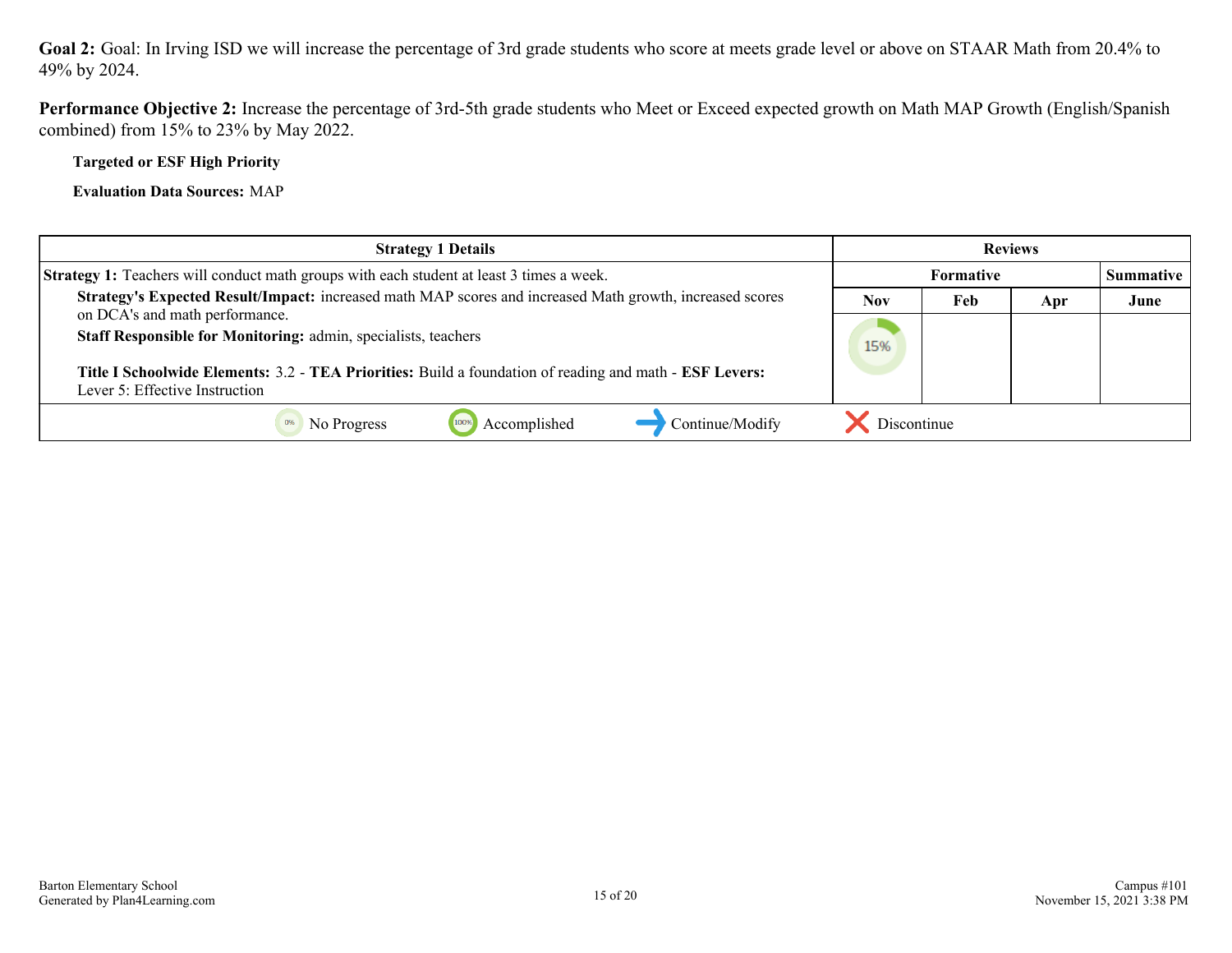<span id="page-15-0"></span>**Performance Objective 1:** Increase the percentage of 3-5 grade students scoring at MEETS or above on STAAR reading from 5% to 20% by May 2022. Increase the percentage of African American students from 19% to 26% by May 2022.

**Evaluation Data Sources:** STAAR results, District Common Assessments.

| <b>Strategy 1 Details</b>                                                                                                                                                                                                                                                                | <b>Reviews</b>   |     |     |           |
|------------------------------------------------------------------------------------------------------------------------------------------------------------------------------------------------------------------------------------------------------------------------------------------|------------------|-----|-----|-----------|
| <b>Strategy 1:</b> Use common formative assessments data, DCA's, 2022 STAAR data, and MAP data to develop and implement                                                                                                                                                                  | <b>Formative</b> |     |     | Summative |
| learning paths/interventions to meet student needs.                                                                                                                                                                                                                                      | Nov              | Feb | Apr | June      |
| Strategy's Expected Result/Impact: Percentages during the benchmark should increase and set us on course to<br>meeting our percentage goal increase for STAAR.<br>Staff Responsible for Monitoring: Interventionist, academic specialists, paraprofessionals, and classroom<br>teachers. | 20%              |     |     |           |
| TEA Priorities: Build a foundation of reading and math - ESF Levers: Lever 4: High-Quality Curriculum,<br>Lever 5: Effective Instruction                                                                                                                                                 |                  |     |     |           |
| Accomplished<br>Continue/Modify<br>100%<br>No Progress                                                                                                                                                                                                                                   | Discontinue      |     |     |           |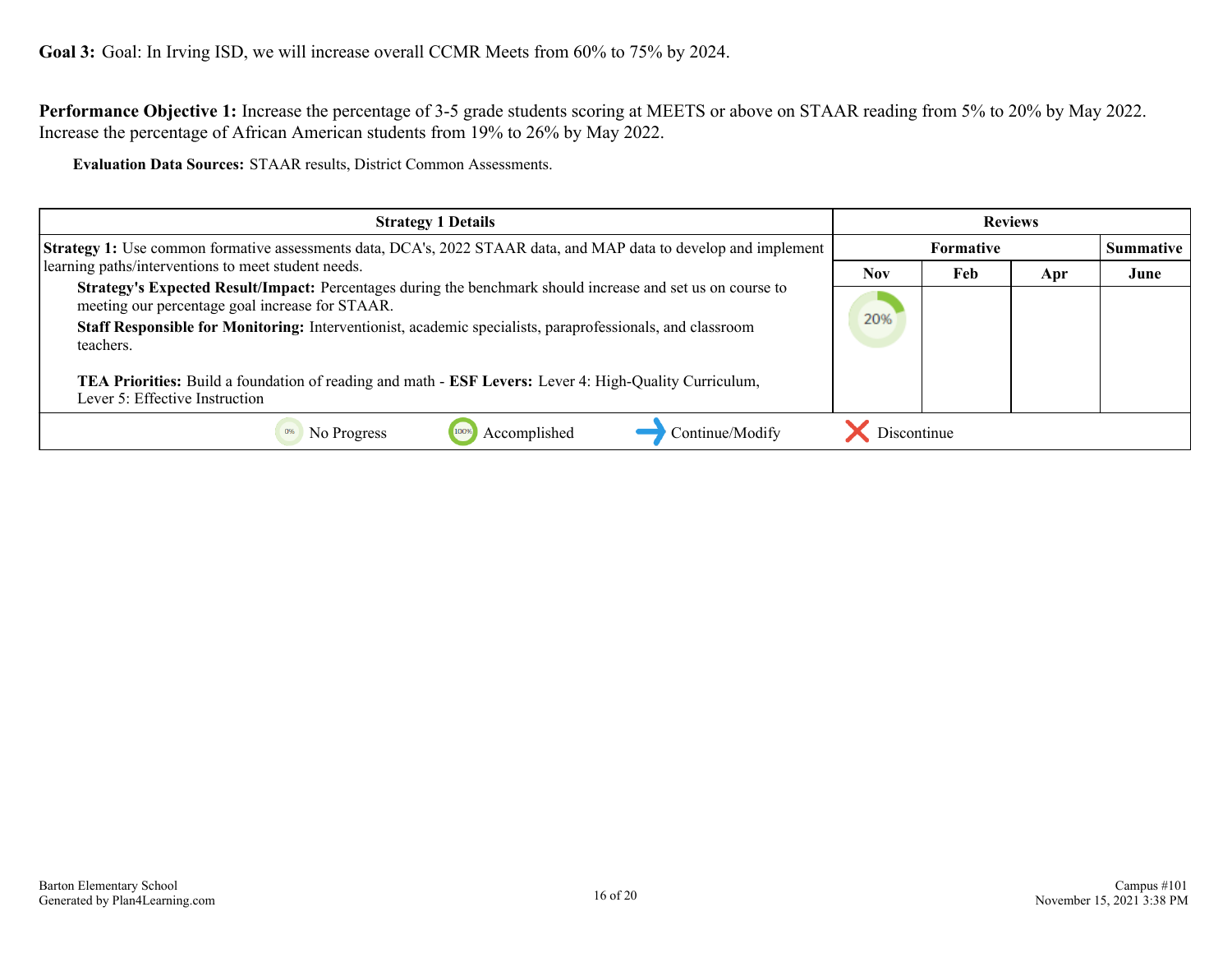**Goal 3:** Goal: In Irving ISD, we will increase overall CCMR Meets from 60% to 75% by 2024.

**Performance Objective 2:** Increase the percentage of 3-5 grade students scoring at MEETS or above on STAAR Math from 9% to 22% by May 2022. In crease the percentage of Hispanic students from 44% to 50 % by May 2022.

**Evaluation Data Sources:** STAAR results, District Common Assessments.

| <b>Strategy 1 Details</b>                                                                                                                                                                                                                                                                                                                                                                                                                        | <b>Reviews</b> |                  |     |           |
|--------------------------------------------------------------------------------------------------------------------------------------------------------------------------------------------------------------------------------------------------------------------------------------------------------------------------------------------------------------------------------------------------------------------------------------------------|----------------|------------------|-----|-----------|
| <b>Strategy 1:</b> Use common formative assessments data, DCA's, 2022 STAAR data, and MAP data to develop and implement                                                                                                                                                                                                                                                                                                                          |                | <b>Formative</b> |     | Summative |
| learning paths/interventions to meet student needs.                                                                                                                                                                                                                                                                                                                                                                                              | <b>Nov</b>     | Feb              | Apr | June      |
| Strategy's Expected Result/Impact: Percentages during the benchmark should increase and set us on course to<br>meeting our percentage goal increase for STAAR.<br>Staff Responsible for Monitoring: Interventionists, academic specialists, paraprofessionals, and classroom<br>teachers.<br>TEA Priorities: Build a foundation of reading and math - ESF Levers: Lever 2: Effective, Well-Supported<br>Teachers, Lever 5: Effective Instruction | 20%            |                  |     |           |
| Accomplished<br>Continue/Modify<br>No Progress                                                                                                                                                                                                                                                                                                                                                                                                   | Discontinue    |                  |     |           |
|                                                                                                                                                                                                                                                                                                                                                                                                                                                  |                |                  |     |           |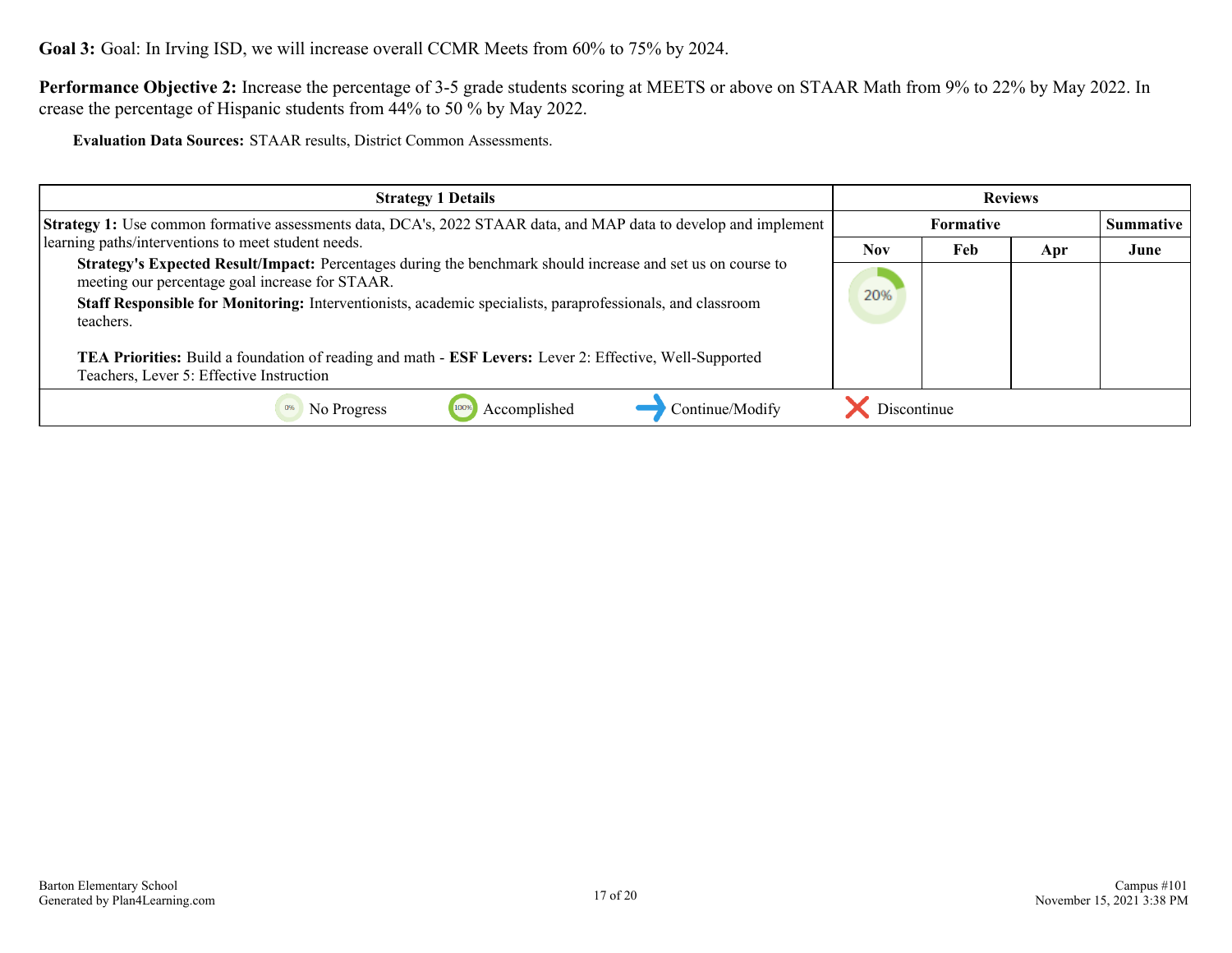<span id="page-17-0"></span>**Goal 4:** In Irving ISD, we will increase parent and community engagement in the city of Irving.

**Performance Objective 1:** The parent and family engagement coordinator for the campus will increase parent involvement by 10%.

**Evaluation Data Sources:** volunteer hr. logs.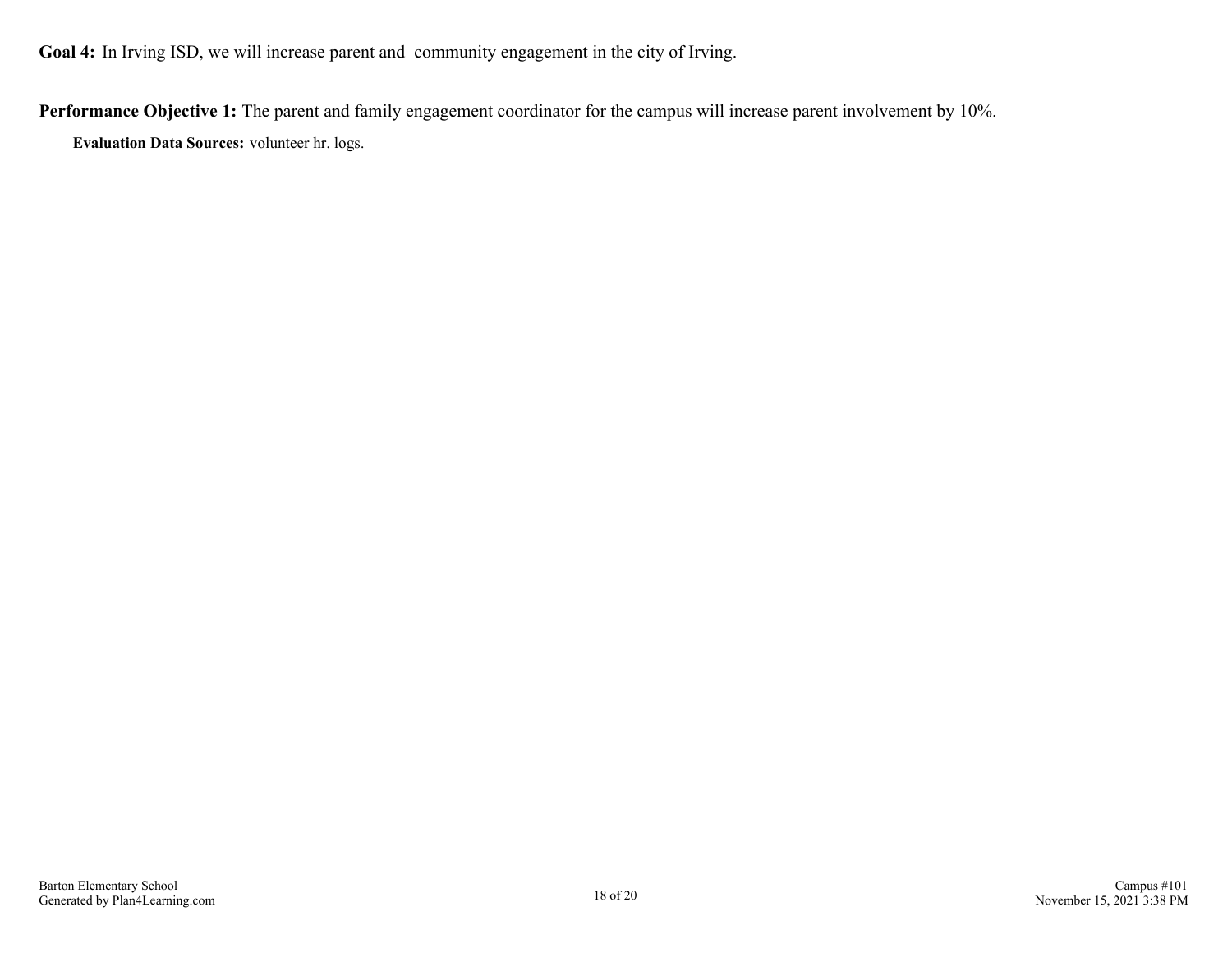<span id="page-18-0"></span>Goal 5: In Irving ISD, we will provide state-of-the-art facilities that rethinks the present design of education for all students.